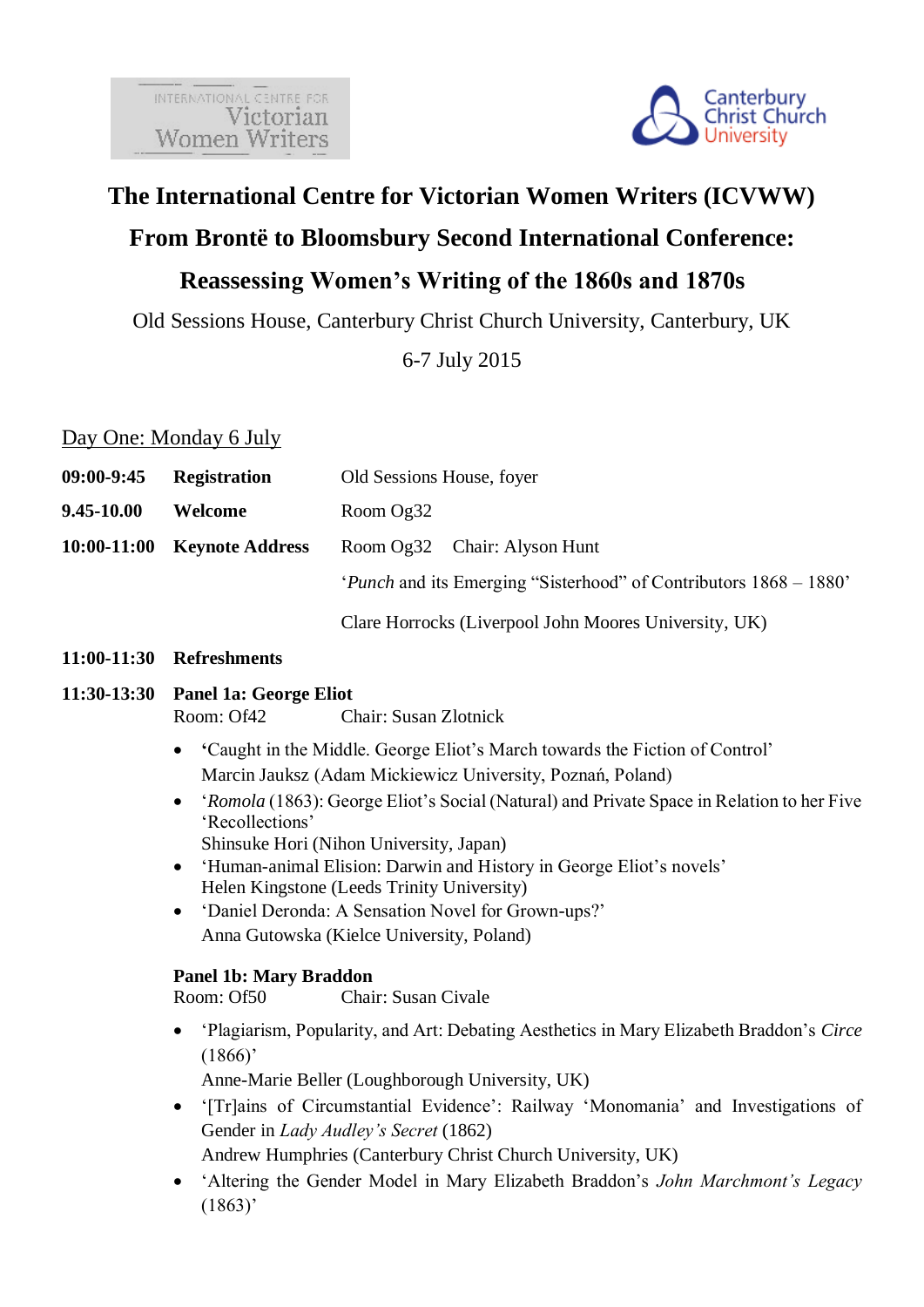Janine Hatter (University of Hull, UK)

 'Maternal Sensations: Mary Elizabeth Braddon and Victorian Constructions of Motherhood'

Jessica Cox (Brunel University London, UK)

### **13:30-14:30 Lunch**

### **14:30-16:00 Panel 2a: Rhoda Broughton**

Room: Of50 Chair: Peter Merchant

 'The Fateful Qualities of Love and Conventional Morality in Rhoda Broughton's *Not Wisely but Too Well*'

Sarah Frühwirth (University of Vienna, Austria)

 'Nancy, Joan, and Belinda: or The Trials of Being a Rhoda Broughton Female Title Character'

Kathy Nixon (University of Kuwait)

 'Repressed Desire, Mesmerism, and the Art of Antoine Wiertz in Rhoda Broughton's "The Man with the Nose"' Melissa Purdue (Minnesota State University, USA)

### **Panel 2b: Margaret Oliphant**

Room: Of42 Chair: Marcin Jauksz

- 'Margaret Oliphant and "sinecures which could be held by girls"' Danielle Charette (University of Chicago, USA)
- 'The Sensation of Class in Margaret Oliphant's *Salem Chapel*' Susan Zlotnick (Vassar College, New York, USA)
- **16:00-16:30 Refreshments**
- **16:30-18:00 Don't Go into the Cellar Victorian Theatre presents** *Morbid Curiosities* Room:Og12
- **18:00-19:00 Wine Reception at St Martin's Priory** (all delegates welcome)
- **19:00 Dinner at St Martin's Priory** (pre-bookings only)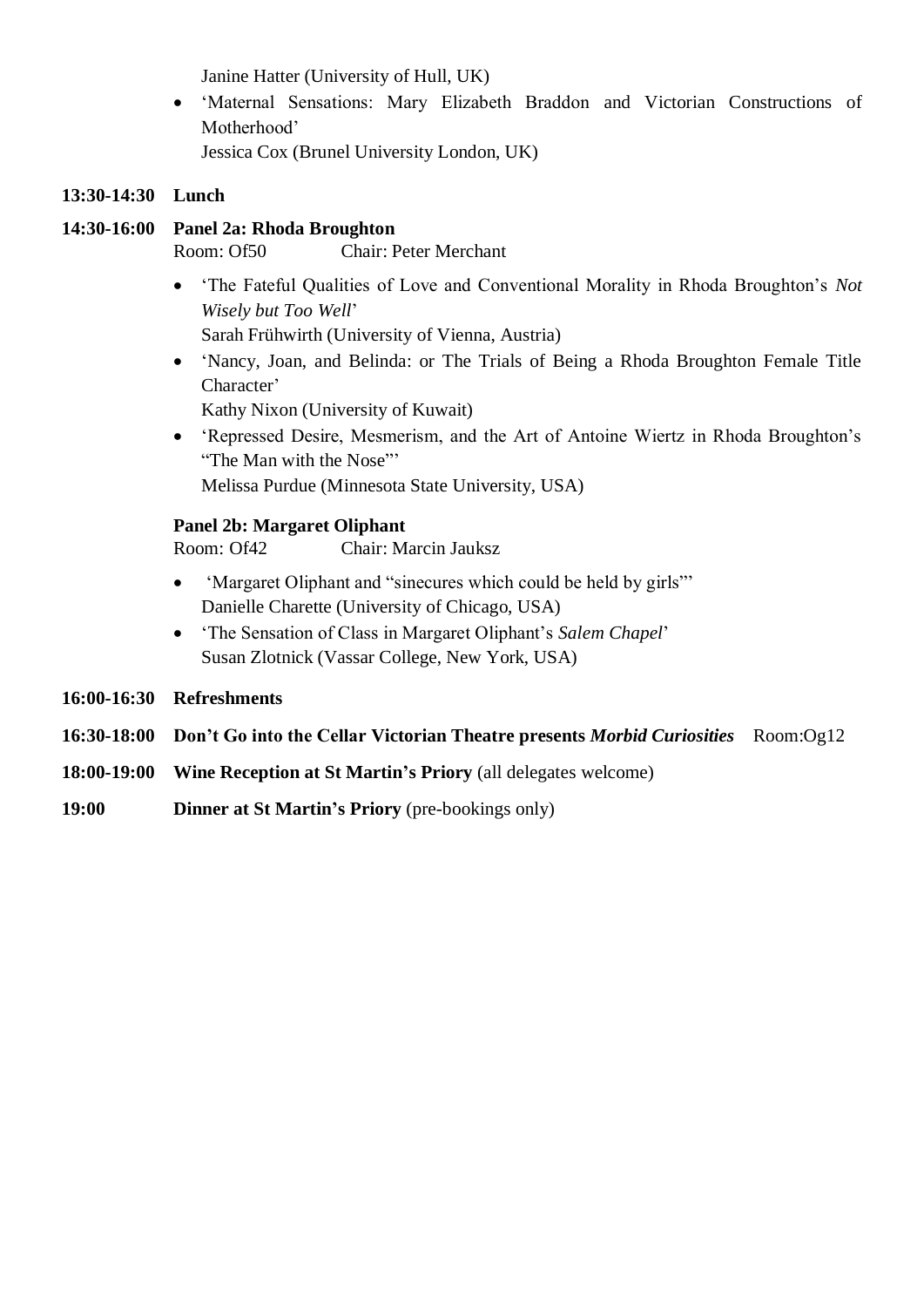### Day Two: Tuesday 7 July

| 09:00-10:00 Keynote Address | Room: Og32 Chair: Carolyn Oulton                                              |
|-----------------------------|-------------------------------------------------------------------------------|
|                             | '[A] sad tale that she had to tell': Anna Sewell's <i>Black Beauty</i> (1877) |
|                             | Adrienne Gavin (University of Auckland)                                       |

#### **10:00-10:30 Refreshments**

#### **10:30-12:00 Panel 3a: Loss** Room: Of50 Chair: Siv Jansson

 'Reassessing Christina Rossetti's Poems about Death: A Feminist Issue' Lucy Ella Rose (University of Surrey, UK)

- 'Rewriting Ruin: Charlotte Riddell's Mortomley's Estate' Silvana Collella (University of Macerata, Italy)
- 'Sensations of Loss in Eliza Lynn Linton's *Sowing the Wind'* Carolyn Oulton (Canterbury Christ Church University, UK)

#### **Panel 3b: Discovery**

Room: Of42 Chair: Elizabeth Ludlow

 'Against the flow and dared to say so: Jessie Fothergill's Challenge to the Marriage Plot Novel'

Brenda Ayres (Liberty University, Virginia, USA)

- 'British Imperialism in Zululand: the Neglected Voice of Frances Colenso' Elizabeth Leaver (King David Victory Park High School, Johannesburg, South Africa) and University of Pretoria.
- '"[A] daughter of the Church": Charlotte Mary Yonge and the Mid-Victorian Woman' Baptiste Moniez (Independent, France)

# **12:00-13:00 Lunch**

# **Panel 4a: Motherhood and Childhood**

Room: Of42 Chair: Nickianne Moody

- 'A "natural vocation"? Interrogating the Maternal Model in Victorian Women's Writing' Siv Jansson (University of Auckland, New Zealand)
- '"Great *ifs*, and many of them": Harriet Martineau's Early Tales for Children' Shu-Fang Lai (National Sun Yat-Sen University, Taiwan)
- 'What To Do? What To Do? Exemplary Guidance for Young People in the Novels of Mary Gordon'

Janet Powney and Jeremy Mitchell (Independent, UK)

# **Panel 4b: The Literary Marketplace**

Room: Of50 Chair: Anna Gutowska

- 'Market Suitability: The Case of Eliza Lynn Linton' May Witwit (University of Bedfordshire)
- 'Catherine Anne Hubback née Austen: Popular Victorian Author (1850-1864)' Jaquelyn Hayek (Middle Tennessee State University, Murfreesboro, USA)